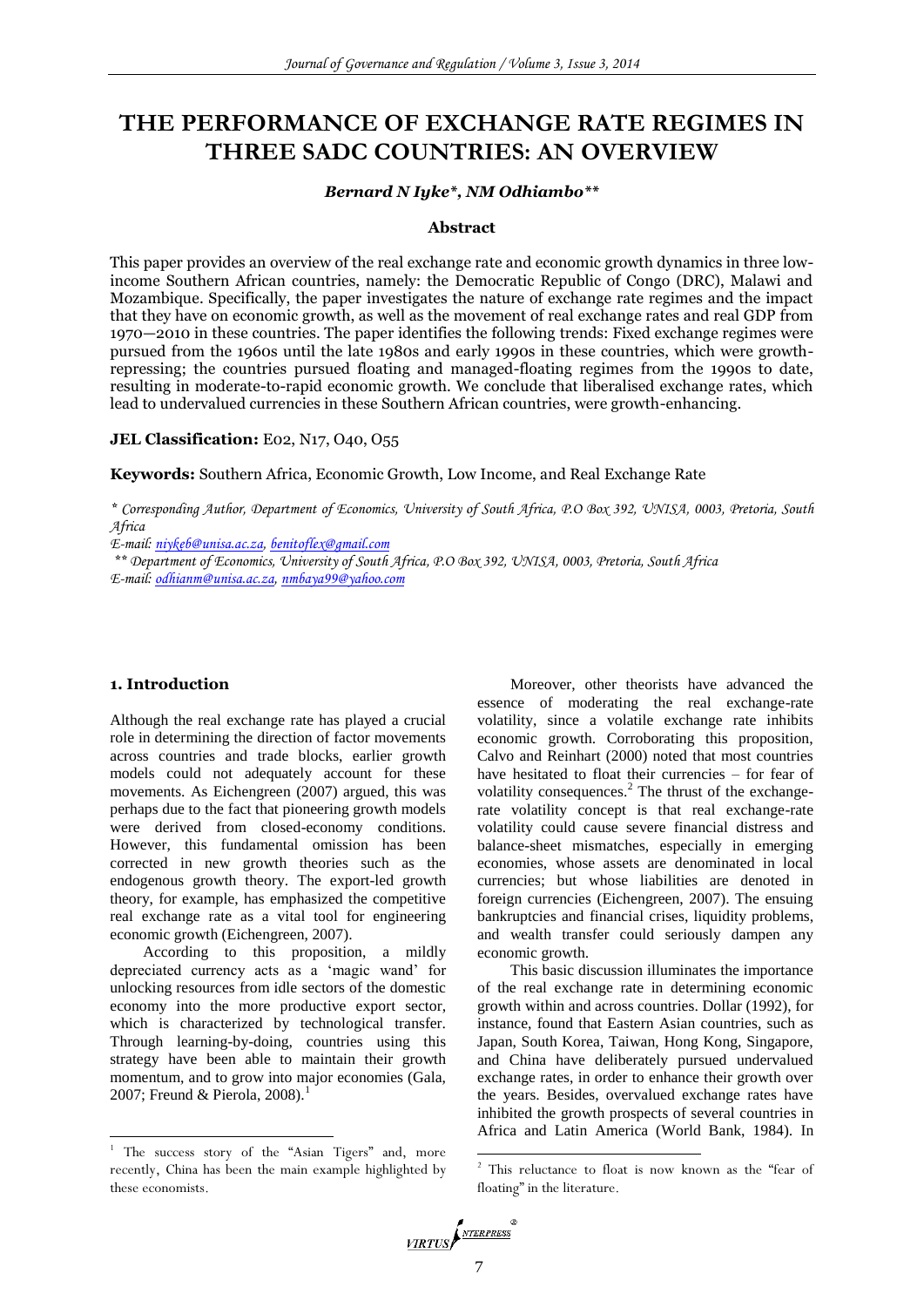Africa, in particular, the World Bank recounts that overvalued currencies have caused severe drops in agricultural output (World Bank, 1984).

The real exchange rate and economic growth nexus has been widely documented in the literature. Previous studies have concentrated on countries other than those in Africa (see Dollar, 1992; Razin and Collins, 1997; Acemoglu *et al.*, 2002; Fajnzylber *et al.,* 2002). This paper investigates the dynamics of the real exchange rate and economic growth over the years by focusing on exchange rate regimes and reforms, as well as growth policies and programmes implemented in low-income Southern African countries. The choice of these countries was purely motivated by the fact that they share common economic fundamentals and policies.

The rest of the paper is organized as follows: Section 2 examines the exchange rate regimes and policies pursued by these countries; section 3 examines the growth programmes and policies implemented by these countries; section 4 traces the movement of the real exchange rate and real GDP within these countries from 1970 to 2010; and section 5 draws conclusions from the preceding sections.

### **2. Exchange Rate Regimes and Policies**

Right from independence, all the low-income Southern African countries examined were under a fixed exchange regime. Around the mid-1980s, these countries resorted to interim and adjustable peg regimes. At the turn of the 1990s and in the early 2000s, the countries shifted to managed float regimes. We present the country-based analysis of these regimes and policies as follows.

## *Congo DR*

A few years after independence, in 1960, the Democratic Republic of the Congo adopted a fixed exchange regime, in which the Congolese Franc was pegged to the US Dollar. The Congolese franc was relatively stable, with occasional fluctuations, when government resorted to printing money. The Structural Adjustment Programme (SAP), which was introduced by the IMF and the World Bank into African countries, compelled countries involved to liberalise their exchange regimes; the DR Congo was affected too. Between 1980 and 1985 and in the period 1990 to 1995, the DR Congo adopted an interim exchange rate regime. However, in 2000, the country resorted once more to a floating regime (Fischer *et al.*, 2013).

The current regime is a managed, or so-called dirty-float regime. The currency is allowed to move along with major currencies in periods of smooth economic climate. However, when the currency begins to experience severe depreciation or appreciation, the central bank then steps in to peg it. Another distinguishing feature of the regime is the

high level of dollarization – with a weak institutional framework to accommodate it. Most transactions are done in foreign currencies, especially, in the US\$ (Fischer *et al.*, 2013).

Moving forward to the new regime, the Economic Recovery Programme (ERP) paved the way for the initiation of flexible macro-economic and financial policies, leading to an improved performance of the economy. The independence of the central bank of the DR Congo was restored; the regular pattern of currency depreciation and hyperinflation was halted. The inflation rate, which stood at 511 per cent in 2000, fell drastically to 15 per cent by 2002. With this drastic decline in the rate of inflation and the introduction of a floating exchange rate regime in May 2001, the currency became stable (Fischer et al., 2013).

Economic activity now reflects transactions in US\$, which have to some extent instilled credibility into the financial system. Monetary policy has primarily focused on stabilising the national currency, resolving budget overruns, and restoring the macroeconomic balance (IMF, 2010).

Starting in 2007, the country's currency has suffered frequent misalignments, thereby leading to uncertainties and a loss of confidence in the economy. The Congolese franc experienced a depreciation of 10.5 per cent between January and February 2007. This was mainly due to the government's decision to print money (a sum of CDF 28 billion), in order to finance its widening government deficit. The main constraints of the exchange rate policy-management in the DR Congo have been attributed to fiscal dominance, the lack of capacity and credibility of the monetary authorities, institutional and administrative weaknesses, and the lack of well-functioning money and efficiently managed stock markets (OECD, 2008).

## *Malawi*

The exchange rate policies in Malawi, like most countries in Africa, have been mixed. At some point, the country operated a controlled or peg system (1984-1994), a managed float (1994-1995), a de facto peg (1995-1997), a crawling peg (1997-1998), a float (1998-2003), and a de facto adjustable peg (2003 to date). Malawi has since moved back to a strictly controlled exchange rate regime, with periodic rationing and continually low foreign exchange reserve coverage; however, in spite of this, its official exchange rate been less overvalued than others (Maehle et al., 2013). Figure 1 shows the recent exchange regimes in Malawi.

It has been argued that the stop-and-go exchange rate policy that Malawi has been employing has not really provided a solution for its economic problems (Maehle *et al.*, 2013). If anything, this approach has rather worsened the economic situation in the country. The exchange rate experienced a high

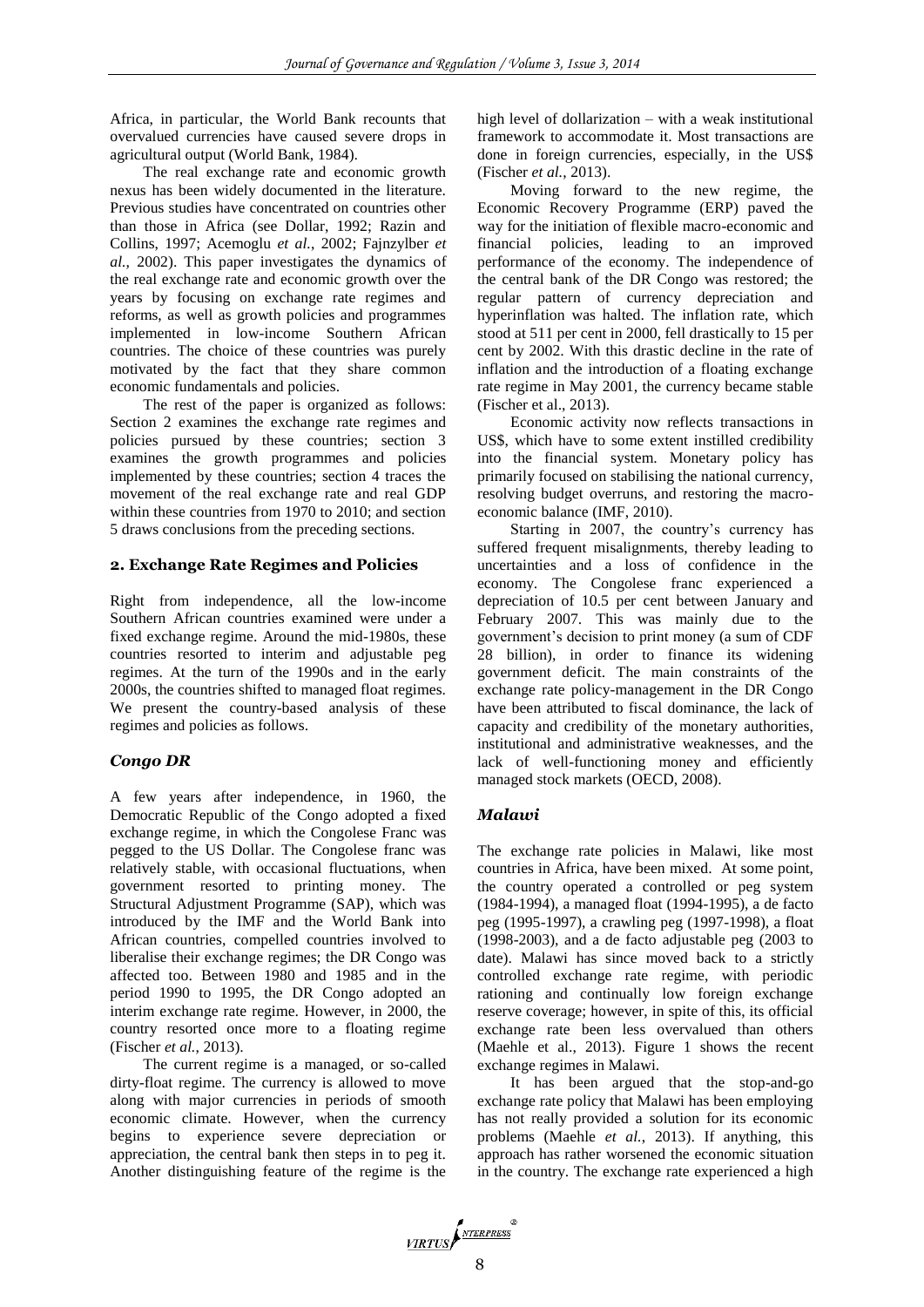nominal depreciation during the period from 1990 to 2012. In fact, the Malawian kwacha (MK) depreciated by 98 per cent between 1990 and 2010. At the same time, inflation rose steadily between 1990 and 2010; and consumer prices increased by almost 23 per cent on average each year.

According to reports (See Simwaka (2007), and Maehle et al. (2013) for further discussion), monetary policies in Malawi could be categorised into three

distinct regimes: i) An era of financial repression (1964-1986); ii) an era of financial reforms (1987- 1994); and iii) an era of financial liberalisation (after 1994). These regimes have bearings on the behaviour of the exchange rate. Under the repressed system, the exchange rate was unduly pegged; while the exchange rate experienced nominal depreciation under the reformed and liberalised regimes (Maehle *et al.*, 2013).



**Figure 1.** Exchange Rate-Regime History of Malawi (1990-2010)

**Source:** Adapted from Maehle et al., 2013.

In the first phase (1964-1986), the monetary authorities imposed direct controls on credit; and the interest rates were, consequently, also controlled. Sectorial credit allocation was implemented, allowing credits to flow to preferred sectors of the economy. The exchange rate was pegged together with the imposition of price floors and ceilings. This led to a repressed economy, where the real exchange rate was misaligned and prices were distorted. The ultimate outcome was an economy that plunged into recession (see Reserve Bank of Malawi, 2003).

Facing severe recession, the monetary authorities were persuaded by the IMF staff to undertake financial reforms from 1987 onwards. The first step was a partial deregulation of the lending rates in July 1987; this was to be followed by a partial deregulation of the deposit rates in April 1988 (see Simwaka, 2007). In addition, preferential lending was completely abolished by 1990. The exchange rate was allowed to float in February 1994; this was accompanied by the establishment of forex bureaux, and the trading of foreign exchange options and currency swaps (Maehle *et al.*, 2013).

#### *Mozambique*

Since independence from Portugal in 1975, Mozambique has mostly operated a controlled economy. The exchange rate has been pegged over a considerable number of years. However, under pressure from severe hardships and economic instability, several reforms were introduced, including a gradual shift from a pegged exchange-rate regime to a relatively market-determined exchange regime (Fabrizio, 1998).

At the beginning of January 1987, the Mozambican currency, the metical, was devalued by 80.5 per cent from Mt 39 per dollar to Mt 202 per dollar; the exchange rate peg was adjusted from a basket of six currencies to the dollar. Later that year, in July 1987, the metical was devalued by 50 per cent from Mt 202 per dollar to Mt 404 per dollar. The devaluation at irregular intervals was said to have continued until April 1989, when a formal monthly devaluation was established (Fabrizio, 2001). The authorities, once again, changed the pegged exchange rate from a basket of six currencies to a dollar, and then to a basket of 10 currencies in December 1989.

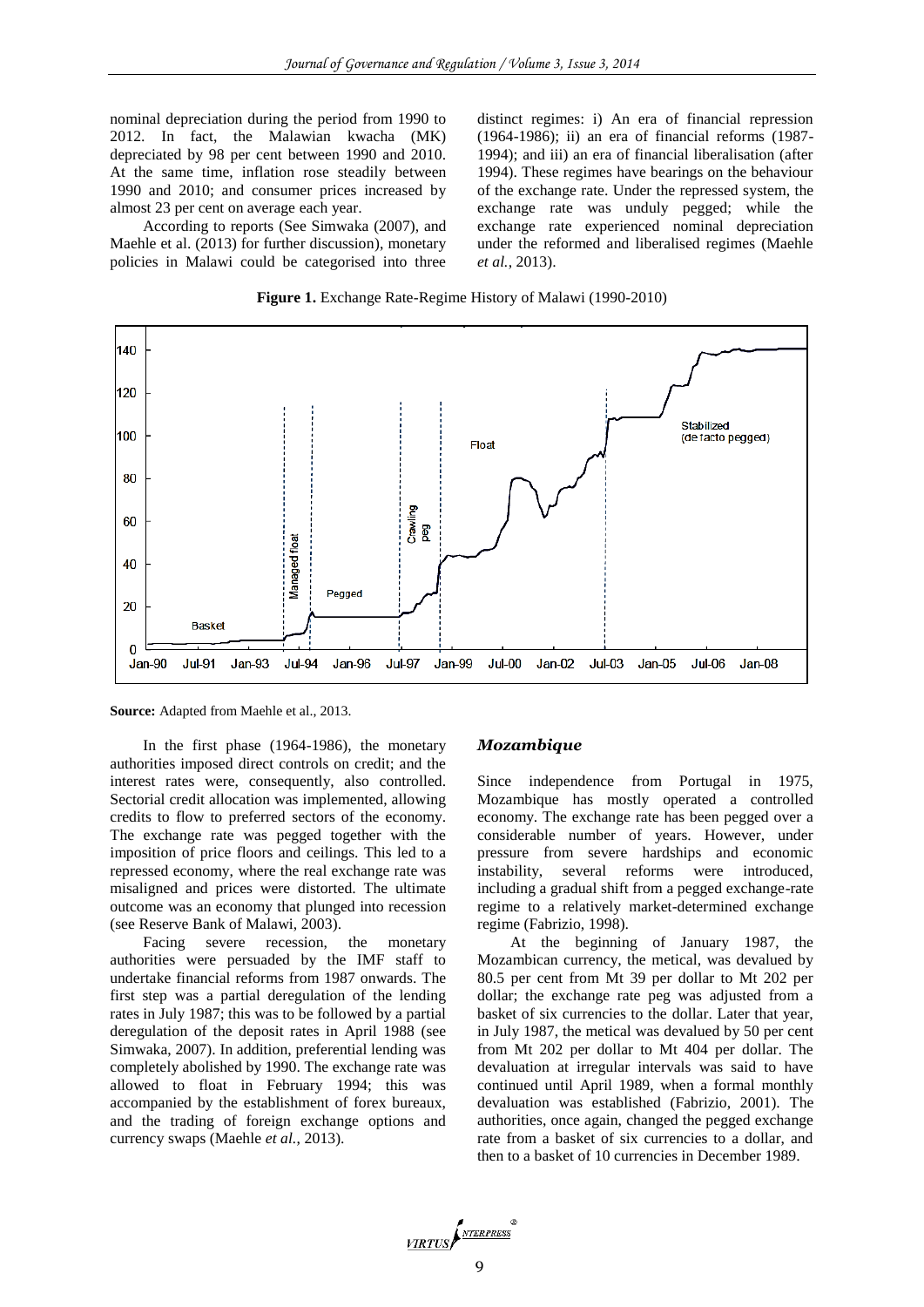Again, in October 1990, the monetary authorities of Mozambique introduced a market for foreign exchange – thereby, allowing commercial banks to transact business with the public. The metical was devalued in mid-1991, following pressures to discourage import; thus, foreign exchange transactions shifted closely to the official market (Fabrizio, 2001). In April 1992, the official central bank rate and the market rate were unified. Additionally, a special more appreciated rate was introduced in the form of a conditional aid.

Finally, the special appreciated rate was abolished in June 1993; and accordingly, the official exchange rate became fully market determined. In spite of this, there appeared a significant spread between the official and parallel rates, albeit transitory, in early 2000 – reaching a high of 10 per cent in March 2000. This was partly due to severe floods, which ravaged Mozambique at the beginning of that year. Official privatization of the financial sector started after 1995, leading to the establishment of forex bureaux and the establishment of foreign banks; steps were also taken to liberalize the current account (Fabrizio, 1998).

Following these financial sector and exchange rate reforms, it was reported that the economy of Mozambique responded positively and significantly (see Fabrizio, 2001). Economic growth reached a period high of 15 per cent in 1987; and over the last 27 years, growth has averaged 7 per cent or more. Exports grew by 18 per cent in 1987, remaining high over an extended period, and averaging 12.4 per cent between 1987 and 2010. Aid also increased over this period, speeding up imports of goods and services, and a significant rebuilding of the international reserves (Fabrizio, 2001; Tarp *et al.*, 2002).

### **3. Economic Growth Policies and Programmes**

Low-income countries in Southern Africa have pursued various growth strategies and policies since independence. Most of the strategies and policies have been aimed at poverty-reduction and employment-creation. In particular, the Heavily Indebted Poor Countries (HIPC) initiatives have been implemented by some of these countries, in order to aid the reduction of their outstanding debts with the IMF and the World Bank. Moreover, various Poverty Reduction Programmes (PRSPs) have also been implemented. We present the country-based overview of the strategies, policies, and programmes as follows.

## *Congo DR*

Since the beginning of independence, Congo DR has been ravaged by political uncertainties, which have inhibited the country's growth potential. The period between 1965 and 1997 was under an extreme dictatorial rule. Prior to that, the period between 1960 and 1965 was heavily characterised by a power struggle, culminating in a shift in power from one political leader to the other. Thus, this era merits no discussion, as far as our study is concerned.

Programme Relais de Consolidation (PRC) was launched in 2006 to implement stabilisation reforms; but it failed to achieve its objective – due to excessive government spending (African Economic Outlook, 2008). This led to a delay in reaching the completion point of the Heavily Indebted Poor Countries (HIPC) initiative. An IMF Staff-Monitored Programme (SMP) was set up to replace the PRC (African Economic Outlook, 2008). The conditions of the SMP were that public finance would be stabilised; while any necessary spending would go into poverty alleviation; non-prior expenses were also to be discouraged.

The DR Congo remains one of several sub-Saharan countries with the least development of human resources. The government implemented free basic education in 2010 to improve human-resource development. In 2011, the government of the DRC announced its interest to adopt new prudent macroeconomic policies aimed at limiting the amount of credit going to the State, maintaining the value of the DRC currency, and accommodating inflationary pressures. The commitment to this cause led the DRC to reach the completion point of its Heavily Indebted Poor Countries (HIPC) initiative in 2010. The remaining debt owed to the IMF was cancelled, thereby freeing the DRC from any pressures of debt servicing (African Economic Outlook, 2008).

In addition to participating in the HIPC initiative, in order to ease the negative impact of debt burden on the growth prospects of the economy, policymakers in the DR Congo have introduced planning instruments and budgetary programming in the provinces, with the objective of improving governance (African Economic Outlook, 2008). The country also put in place foundations to join the Organisation for Harmonisation of African Business Law (OHADA). Further to implementing various initiatives to enhance governance, the DR Congo has abolished redundant taxes and illegal levies – with the aim of boosting the business climate (African Economic Outlook, 2012).

Unemployment remains a particularly crucial issue, inhibiting the growth prospects of the DR Congo. To respond to this issue, the government recently introduced a youth employment programme under the second Poverty Reduction Strategy Document (DSCRP  $2$ ) – with the target of creating 900 000 jobs each year for the youth. Additionally, a steering group was created in 2011, in order to introduce a one-stop reform programme to simplify foreign trade operation, to stimulate growth, and to increase the rate of mobilisation of public revenues linked to foreign trade. The DR Congo joined the Common Market for Eastern and Southern Africa

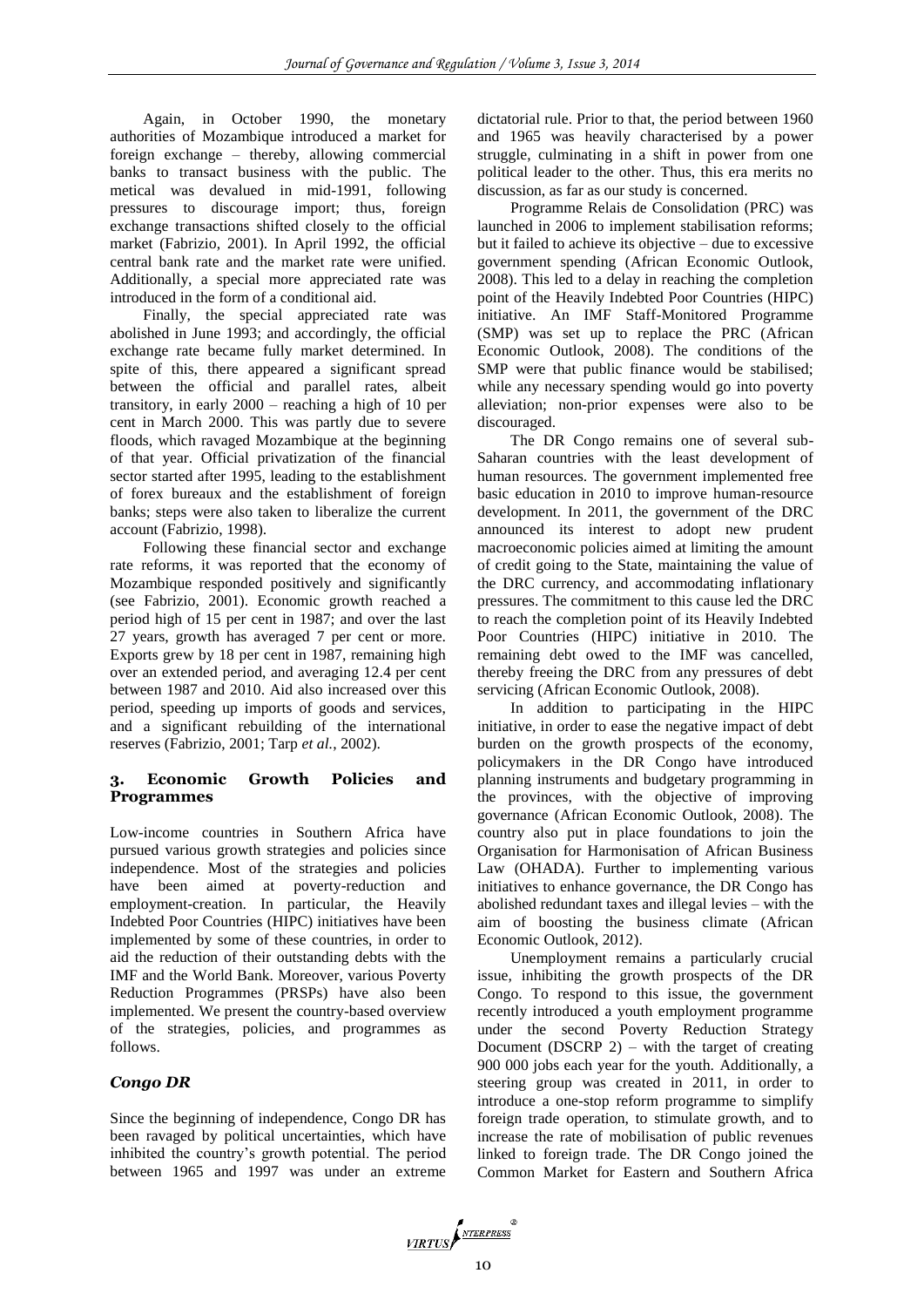(COMESA), and became a member of the COMESA's trade and development bank ZEP (preferential exchange zone) in December 1994.

The macro-economic policies implemented in recent times, coupled with the structural reforms advanced in the past, are believed to have had a positive impact on growth *via* resource allocation. Another source of optimism is the fact that the mining, energy, agriculture, and forestry sectors remain largely underexploited. A sustainable exploitation of these sectors should spur rapid growth of the economy of the DR Congo.

### *Malawi*

Various growth strategies, policies and programmes have been implemented by the Malawian governments in the past. The Integrated Trade and Industry Policy was implemented in 1997, in order to galvanise growth in trade in six areas: i) to review and improve trade policy; ii) to provide a supportive trade infrastructure; iii) to expand export markets and diversify products; iv) to maintain and strengthen preferential non-reciprocal agreements; v) to negotiate new preferential agreements; and vi) the creation of competitive domestic markets.

Under the Integrated Trade and Industry Policy, the transport and telecommunication infrastructures were to be developed; and various export creditfinancing mechanisms were revamped. Malawi entered into trade and growth agreements, such as African Growth Opportunity Act (AGOA) and Enterprise Bargaining Agreement (EBA) – with the aim of expanding its exports. As a member of Common Market for Eastern and Southern Africa (COMESA) and Southern African Development Community (SADC), Malawi has also negotiated with member countries, in order to trade and to do business with them.

As a step towards achieving economic emancipation, Malawi, like many other sub-Saharan African countries, entered into an agreement with the IMF as a Heavily Indebted Poor Country (HIPC). Under the HIPC initiative, Malawi agreed to undertake certain reforms, including cutting down on excessive government spending, and committing to transparent and accountable governance. Malawi reached the completion point of the HIPC initiative in 2006. Thus, the debts owed (estimated to be \$646 million in net present value terms) to the IMF were cancelled; and a fund of \$411 million was released to the Malawian government to support its budget (Kaluwa & Deraniyagala, 2011).

These benefits were estimated to have a longterm impact of reducing debt-servicing expenses to \$5 million from 2006 to 2025, thereby increasing the average annual debt-servicing savings from \$39 million to \$110 million over this period (see Kaluwa & Deraniyagala, 2011). The action undertaken by the IMF had an immediate impact, as other donor institutions and countries reacted and cancelled Malawi's debts owed to them. Furthermore, Malawi signalled to prospective investors and donor institutions that it was committed to proper management of its economic affairs; the country's sovereign bond ratings quickly soured (Kaluwa & Deraniyagala, 2011).

Recently, Malawi received a one-year \$77 million IMF Exogenous Shock Facility (ESF) to cushion the country against high world prices of crude oil and fertilizers (Malawi Government, 1998). The IMF cited the satisfactory review of Malawi's Poverty Reduction and Growth Facility (PRGF), as the reason for rewarding Malawi with such a facility (IMF, 2003). The full amount of the facility was not paid out; Malawi received \$52 million out of the total \$77 million because of the country's inability to meet its targets. In order to continue to improve economic performance, Malawi recently agreed to a new threeyear medium-term macro-economic programme with the IMF in February 2010.

The key targets of the new programme include: a) restoring external equilibrium by liberalizing the foreign exchange regime for current account transactions, and by attaining foreign reserves to cover three months of imports; b) maintaining the country's internal equilibrium by prudent fiscal and monetary policies that contain aggregate demand and inflation; c) sustaining poverty-reduction by creating room in the budget for more pro-poor spending, and by creating safety nets to protect the poor from exogenous shocks; d) building competitiveness by encouraging public financial management, tax administration, and the efficiency of public enterprises (IMF, 2003).

Another significant growth initiative implemented by the Malawian government was the Malawi Growth and Development Strategy (MGDS). This strategy was a five-year growth strategy spanning the period of 2006—2011, which spelt out development priorities, proposed outcomes and budgetary allocations (Kaluwa & Deraniyagala, 2011). The ultimate goal of the MDGS was to transform the Malawian economy from a consuming and importing economy to a producing and exporting one.

The policy orientation was designed to attaining the medium-term development goals of sustainable growth and development in the infrastructure. The priority areas of the MDGS were agriculture and food security, irrigation and water development, transport infrastructure development, energy generation and supply, integrated rural development, and the prevention and management of nutritional disorders, HIV and AIDS; the areas were so chosen, with the aim of achieving the Millennium Development Goals (Kaluwa & Deraniyagala, 2011).

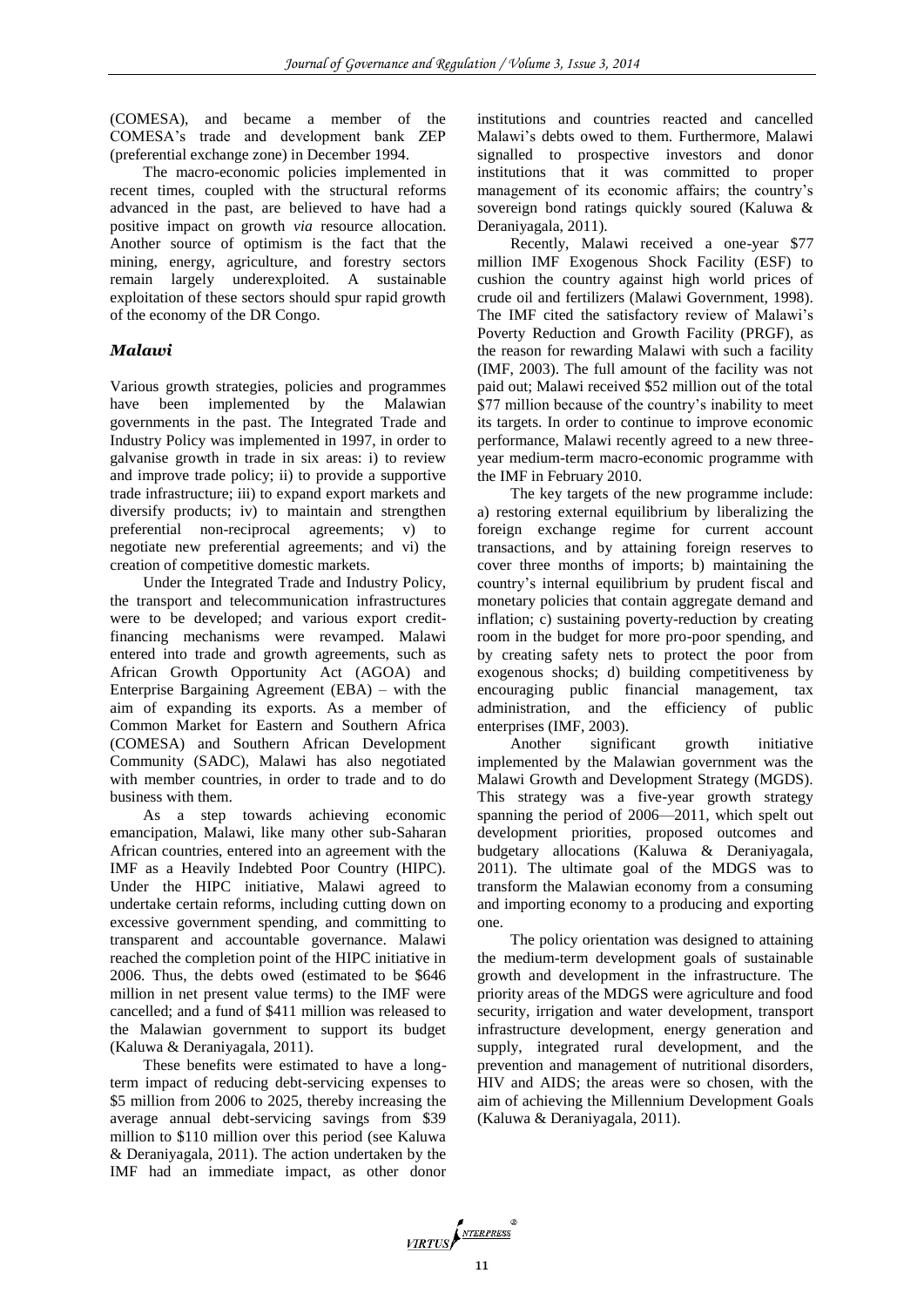### *Mozambique*

The growth story of Mozambique following independence was nothing to write home about under a strictly controlled system characterised by price distortion, misappropriation of funds, corruption, and persistent and irregular devaluation of the metical. A civil war broke out in the 1980s, leading to the severe loss of an active labour force, the destruction of the infrastructure, and the disarray of institutions, further adding a negative reverberating impact on the economy.

After the civil war was over, policy-makers in Mozambique began to gradually lay down programmes and strategies to arrest the economic deterioration. The main objective was to shift the economy from a controlled system to a market-based one. Supported by the IMF and the World Bank, the Economic Rehabilitation Programme (ERP) was launched in 1987. Under the ERP, Mozambique undertook reforms, such as the unification of the exchange rate, a reformation of import tariff structure, the liberalisation of external trade, the privatisation of various public enterprises, the elimination of price controls, financial sector reforms by partial privatisation and liberalisation of interest rates, and the establishment of an independent central bank (MacMillan *et al.*, 2003).

In addition to the ERP, the Structural Adjustment Programme (SAP) was also implemented to complement the economic-transformation process embedded in the ERP. The implementation of the SAP led to a transition from a socialist regime to a capitalist regime – culminating in a marked improvement in economic prospects, such as employment, a fall in inflation, stable exchange rates, and economic growth (MacMillan *et al.*, 2003). Later in 2001, the government introduced the Poverty Reduction Strategy (PRSP) known in Mozambique as Plano de Accao para a Reducao de Pobreza Absoluta, or PARPA), leading to further structural changes in subsequent years (MacMillan *et al.*, 2003).

The most recent growth initiative has been the Policy Support Instrument for Mozambique, a threeyear programme designed by the government of Mozambique and supported by the IMF. The primary objectives of this instrument were to ensure economic stability, and the inflows of FDI, to speed up economic growth, to increase transparency and accountability, as well as to alleviate poverty. In a recent evaluation of the policy, the IMF claimed that the macro-economic performance of Mozambique remains strong, with a real GDP growth for 2013 of 7.1 per cent, and an inflation rate that remained moderate (IMF, 2014).

The IMF also claimed that the PSI-supported programme was on track, and that all assessment criteria were met; but some structural reforms could not be achieved (IMF, 2014). According to IMF officials, the macro-economic outlook of

Mozambique remains favourable; and growth can be expected to be maintained in the medium term by way of a natural resource boom and infrastructural investment (IMF, 2014).

A programme to improve the performance of the agricultural sector, the National Agricultural Investment Plan (PNISA), is currently being implemented. The programme focuses on investment in hardware and technical assistance, and the expansion of cultivated areas. If successful, agriculture production could be expected to expand by 7 per cent in 2014. The Sena rail line has also been upgraded boosting the transport of coal. Following this rehabilitation, coal production reached 7.5 million tonnes/year (Mt/y) in 2013, 4.8 Mt/y more than 2012, barring heavy rains, which led to obstruction of the traffic (IMF, 2014).

The growth prospects of Mozambique could potentially be impeded by the deteriorating political situation. There have been increasing concerns over low-intensity confrontations between government and opposition. That aside, public financial management and economic governance have been on the decline in recent years, further casting doubt on the growth prospects of Mozambique. The Mozambican economy has been mostly capital-intensive, creating limited jobs; and, thus, it has had little impact on poverty-reduction (IMF, 2014).

### **4. Real Exchange Rate and Real GDP Movements (1970—2010)**

It has been widely documented in the empirical literature that the real exchange rate misalignments have two different impacts on economic growth. The real exchange undervaluation tends to have a positive influence on economic growth; while the real exchange rate overvaluation tends to exert a negative impact on economic growth. We examine the various exchange regimes and their impact on economic growth between 1970 and 2010 in the country-based discussion that follows.

### *Congo DR*

The fixed exchange regime from 1960 to 2000 adopted by the Congo DR was marked by mixed economic performance, as Figure 2 shows. The real GDP increased from 16475.88 million in 1970 to 20475.01 million in 1974. Real GDP then declined from 20475.01 million in 1974 to 16516.44 million in 1980. Following the monetary authority's decisions to devalue the exchange rate in 1982 and 1984, the real GDP responded, increasing from 16991.40 million in 1981 to 19671.34 million by 1988. From 1988 till 2001, the real GDP was on a free fall, declining by approximately 95.1 per cent.

In a desperate attempt to restore economic growth and to remove any distortions associated with the interim exchange regime, the Congo DR soon

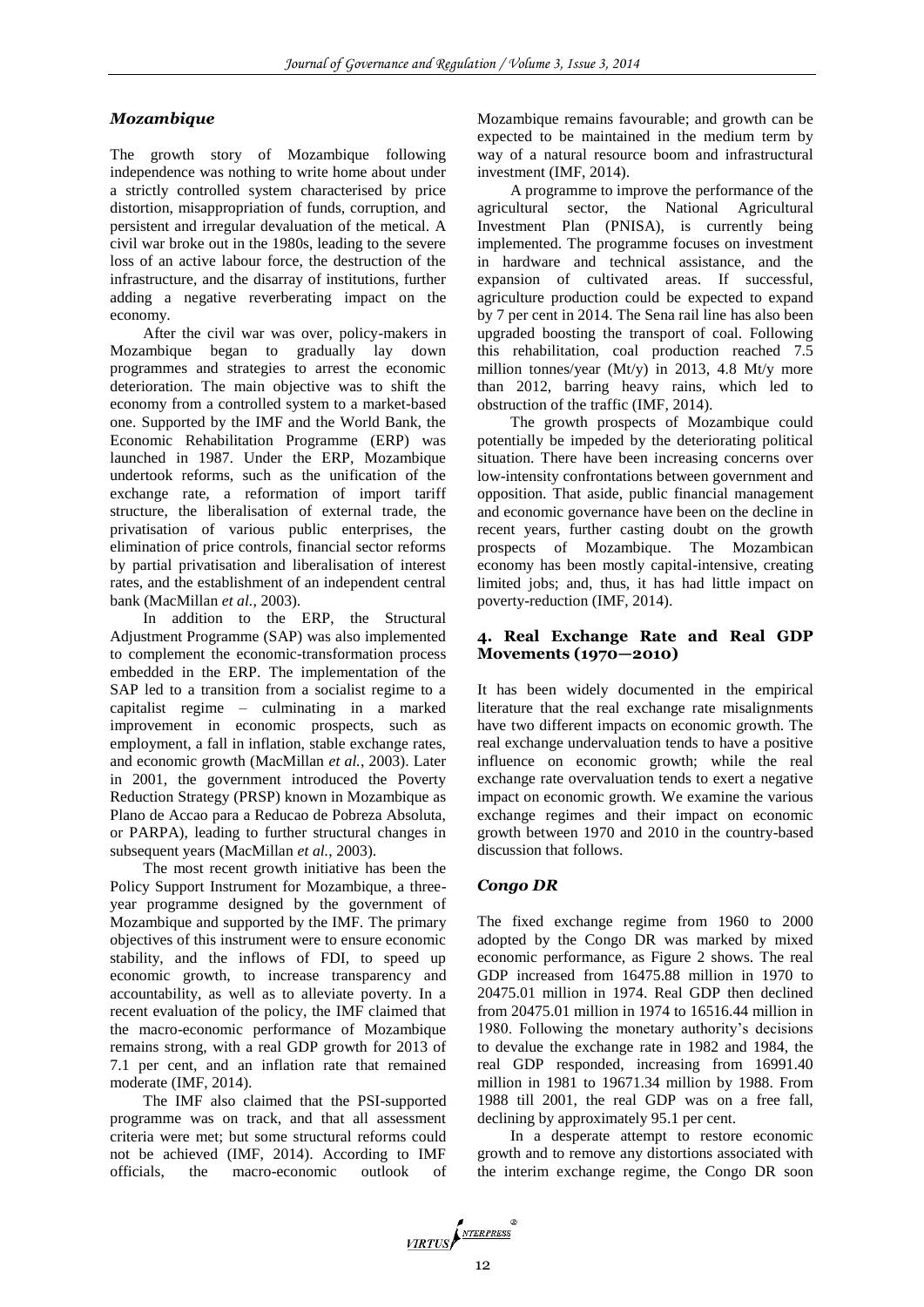abolished the pegged exchange in 2001. The interim pegged regime was replaced by a 'dirty' or managedfloat regime. The real exchange rate depreciated substantially. The Real GDP responded to the new

exchange-rate policy, increasing from 10082.76 million in 2001 to 16644.71 million in 2010 (a percentage increment of approximately 39.42%).



**Figure 2.** Trends in Exchange Rate and Economic Growth in Congo DR (1970-2010)

### *Malawi*

From 1964 to 1986, Malawi maintained a fixed exchange regime (see Figure 3). Within this period, real gross domestic product rose from 2285.844 million in 1970 to 4532.894 million in 1980; and then it dipped suddenly to 4042.924 million in 1981. Even though the economy was said to have been repressed during this period, the growth in real gross domestic product was significant.

From 1987 to 1994, Malawi resorted to financial reforms; lending and deposit rates were partially



deregulated, easing pressures on exchange rates. The economy was partially stimulated – with real GDP rising from 4698.198 million in 1987 to 5817.511 million in 1993. The exchange rate was finally liberalised in February 1994, thereby allowing market forces to determine the rates. Real gross domestic product improved consequently from 5143.330 million in 1994 to 10917.499 million in 2010 (see Figure 3).



**Figure 3.** Trends in Exchange Rate and Economic Growth in Malawi (1970-2010)





*Source: Constructed from Feenstra et al. (2013)*

*Source: Constructed from Feenstra et al. (2013)*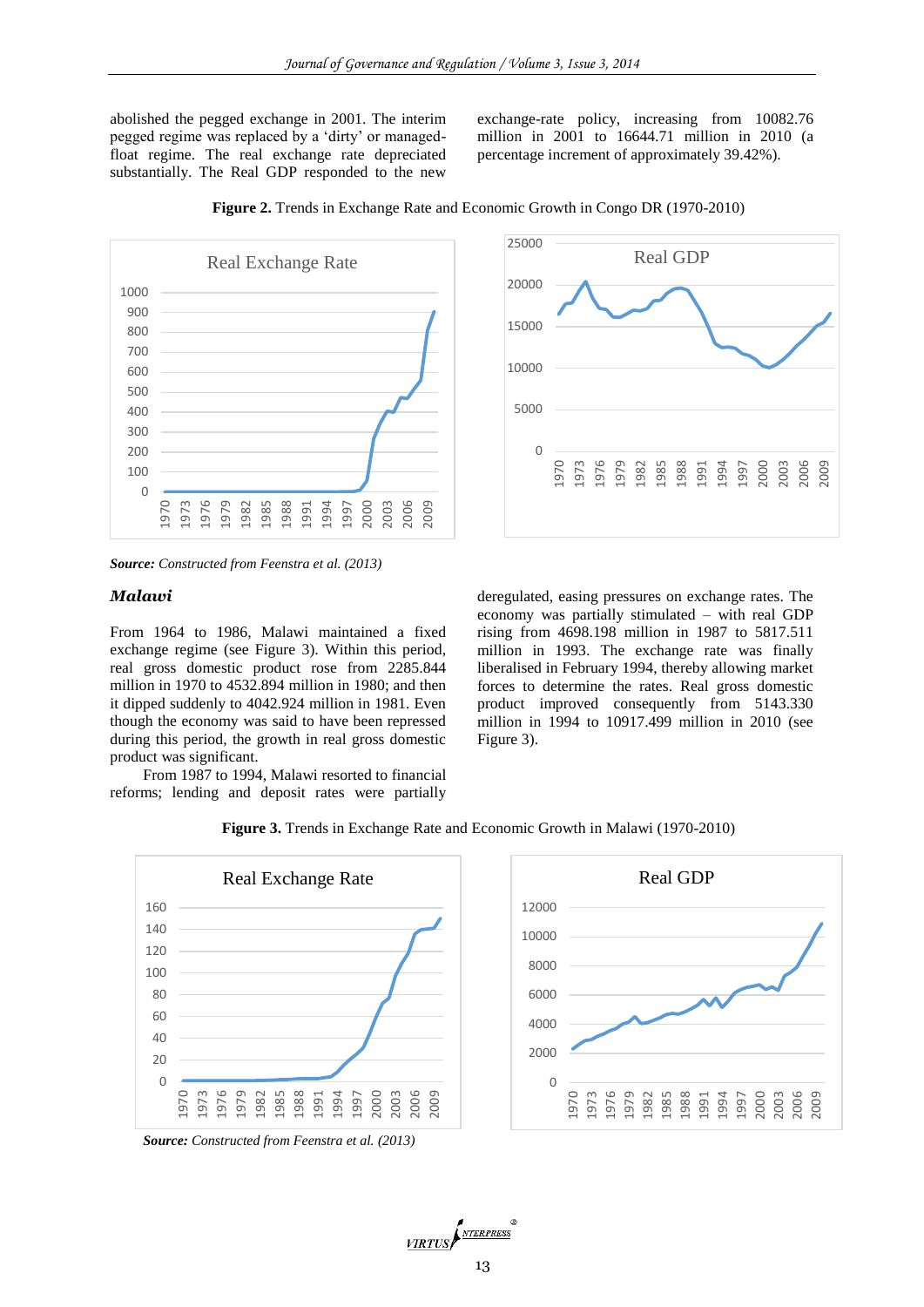#### *Mozambique*

Mozambique has maintained a fixed exchange rate regime over a fairly long period of time, well before independence in 1975, and until 1993. The exchange rate was also devalued irregularly over this period. Real GDP was moderate over the period, with a relative increment from 3151.014 million in 1970 to a regime peak of 4496.182 million in 1982.

The controlled exchange regime was finally abolished in 1993, allowing for the market to determine the exchange rate, amid pressures from the decline in exports, the balance of payment problems, a decline in aid inflows, and the rapid development of parallel markets. Once the floating exchange regime was adopted, the economy responded. The real exchange rate began to reflect the economic fundamentals – leading to growth in exports, a decline in black market activities, increase in aid inflows, and increases in real gross domestic product from 4747.756 million in 1993 to 17455.298 million in 2010. In fact, the Mozambican real GDP has not dipped once under the flexible exchange rate regime, as Figure 4 shows.





*Source: Constructed from Feenstra et al. (2013)*

#### **5. Conclusions**

The paper has provided an overview of the real exchange rate and the economic growth dynamics in three low-income Southern African countries, namely: the Democratic Republic of Congo, Malawi and Mozambique. The paper was motivated by the relatively scant nature of the literature on exchange rate and economic growth links in Southern Africa. The paper concentrated on these countries because they have mostly the same economic fundamentals. The paper identified common patterns of exchange rate regime adoption in these countries. For instance, these countries pursued a fixed exchange rate regime from the 1960s until the late 1980s, and into the early 1990s. Within that period, the countries undertook series of devaluation exercises, in order to keep their exchange rates aligned with those of the major currencies, such as the US dollar, and the British pound sterling. The fixed exchange rate regimes were usually characterised by, at best, slow increments in real GDP. The IMF/World Bank sponsored the economic recovery and structural adjustment programmes; the programmes paved the way for



exchange-rate liberalisation later in the 1980s and early 1990s within these countries. As the exchange rates were liberalised, they rapidly moved upwards, increasing the real GDP concomitantly. One other conclusion is that, for those countries surveyed, the real exchange-rate undervaluation has been largely growth-enhancing. Finally, the common growth policies and strategies pursued by these countries were geared towards generating growth, alleviating poverty, and redistributing income. The experiences from these three countries show that policymakers should concentrate on liberalizing exchange rates rather than pegging them, since fixed exchange rate regimes are often featured by slow or stagnant growth.

### **References**

- Acemoglu, D., Johnson, S., Thaicharoen, Y. and Robinson, J. (2002). 'Institutional Causes, Macroeconomic Symptoms: Volatility, Crisis and Growth', NBER Working Paper 9124.
- 2. African Economic Outlook (2008). Democratic Republic of Congo: AfDB/OECD